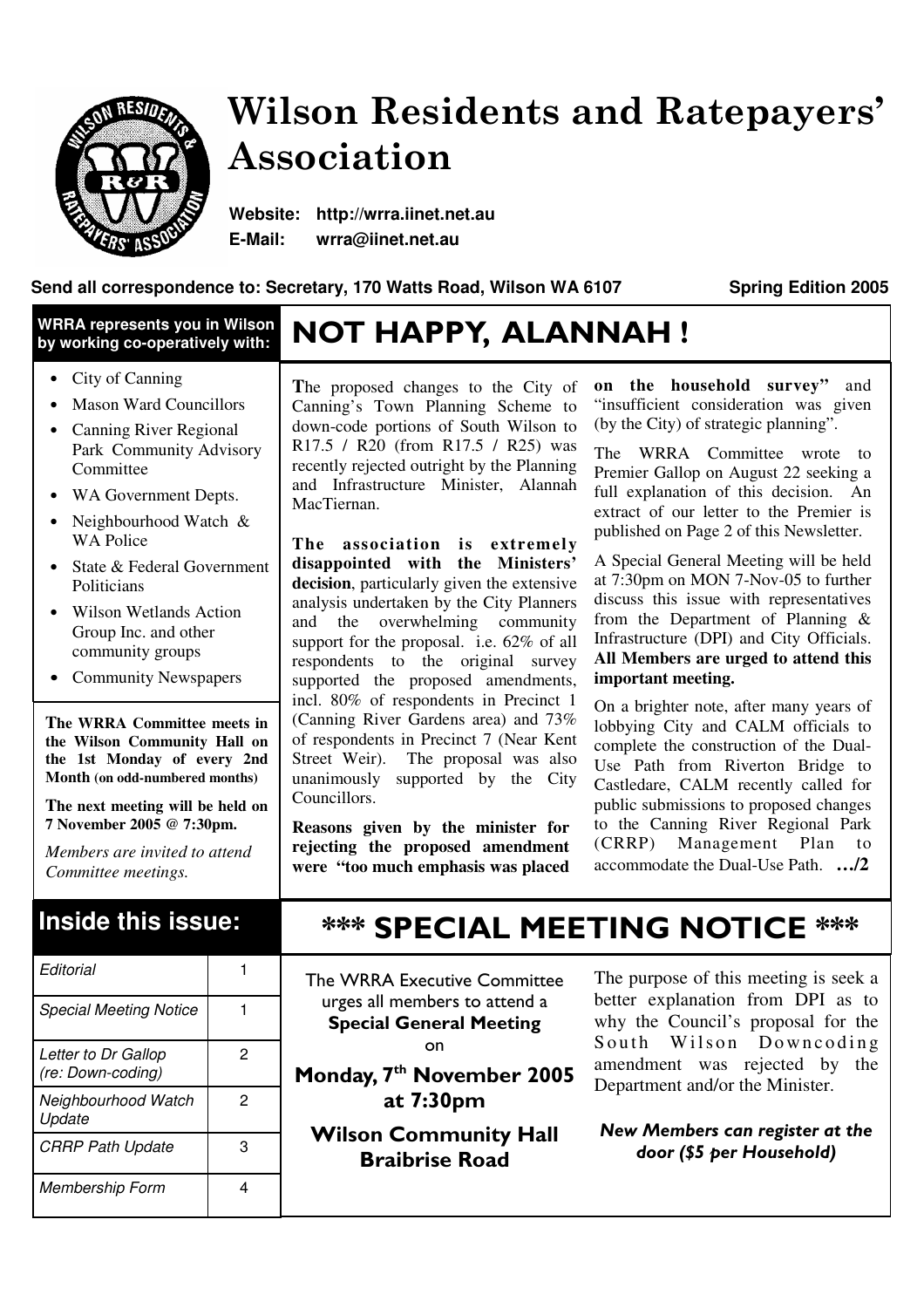PAGE<sub>2</sub>

#### **LETTER TO DR GALLOP**

*Dear Geoff,*

*With reference to your letter of 12 July 2005 and response from the Minister for Planning and I n fr a s tr uc t u r e , Ms Al a n n a h MacTiernan MLA, Reference 2-2098, we are extremely disappointed at the apparent off-handed rejection by this Department of the City of Canning's Town Planning Amendment No 129.*

*The amendment, which was unanimously supported by the City of Canning's councillors, was in direct response to complaints from longterm residents in recent years regarding their concerns at the (negative) impact relating to the noticeable increase in group housing and infill developments in the area. It relates to a small section of Wilson abutting the Canning River Regional Park.*

*This issue is compounded by the total absence of any initiative by the State Government to improve existing public transport and basic community facilities in the area. i.e. All primary schools, community shops, medical facilities and sporting amenities in Wilson are all located on the northern side of Leach Highway and no such facilities are located within walking distance of the area* *covered by the proposed amendment.*

*It's important to note that the City's recommendation to change the zoning from R17.5 / R25 to R17.5 / R20 was accompanied by a detailed impact assessment and the results of a comprehensive household survey, conducted at the association's request, which clearly shows that the majority of ratepayers within the nominated areas supported the proposed amendment.*

*To reject our City's Application on the grounds "that Council has placed too much emphasis on the results of a household survey and not adequately demonstrated strategic planning grounds" is seen to be extremely dismissive by the association (given the detailed impact assessment and community consultation undertaken by the City Planners as part of the amendment process); and an insult to the ratepayers that participated in the survey!*

*... It's clear that the City has indeed made significant provision for high-tomedium density developments north of the Canning River.*

*From the association's perspective, All we're asking for (on behalf of* *South Wilson residents) is a "fairer" distribution of group housing and infill developments within the Wilson area, particularly given that majority of Wilson residents north of Leach Highway have consistently supported such developments while Wilson residents south of Leach Highway have traditionally opposed them.*

*In light of these concerns and the offhanded / insensitivity single paragraph refusal of the proposed application, we intend to convene a Special Meeting of the Wilson*  $R$  *Residents* and *Ratepavers' Association to discuss this matter jointly with the local councillors, City officials and members of your Government.*

*We therefore ask that either the Minister for Planning and Development and/or yourself, as our L o c a l S t a t e G o v e r n m e n t Representative, attend this meeting to clearly explain the reasons for the Minister's refusal of City of Canning's Town Planning Amendment No 129.*

*Yours sincerely,*

*Max Zeller*

*WRRA President*

#### NHW UPDATE

*Neighbourhood Watch WAonline (www.nhw.wa.gov.au) is an exciting new development in community policing in WA.*

All residents are encouraged to visit the new website to receive regular emails from your local police about crime prevention issues affecting our suburb.

If we want to make our community safe and drive crime down, police can't do that without your support. **By Maria Valli**

#### Continued from first page ...

A map showing WRRA's preferred route for the proposed extension of the CRRP Dual-Use Path Network from Riverton Bridge to Castledare is shown on the next page.

**Max Zeller WRRA President**

**E-Mail: max@wrra.iinet.net.au**



Come and help the Wetlands Contact Russell Gorton for further details

Ph: 9258 7301

E-Mail: wwag@iinet.net.au

[Community Notice]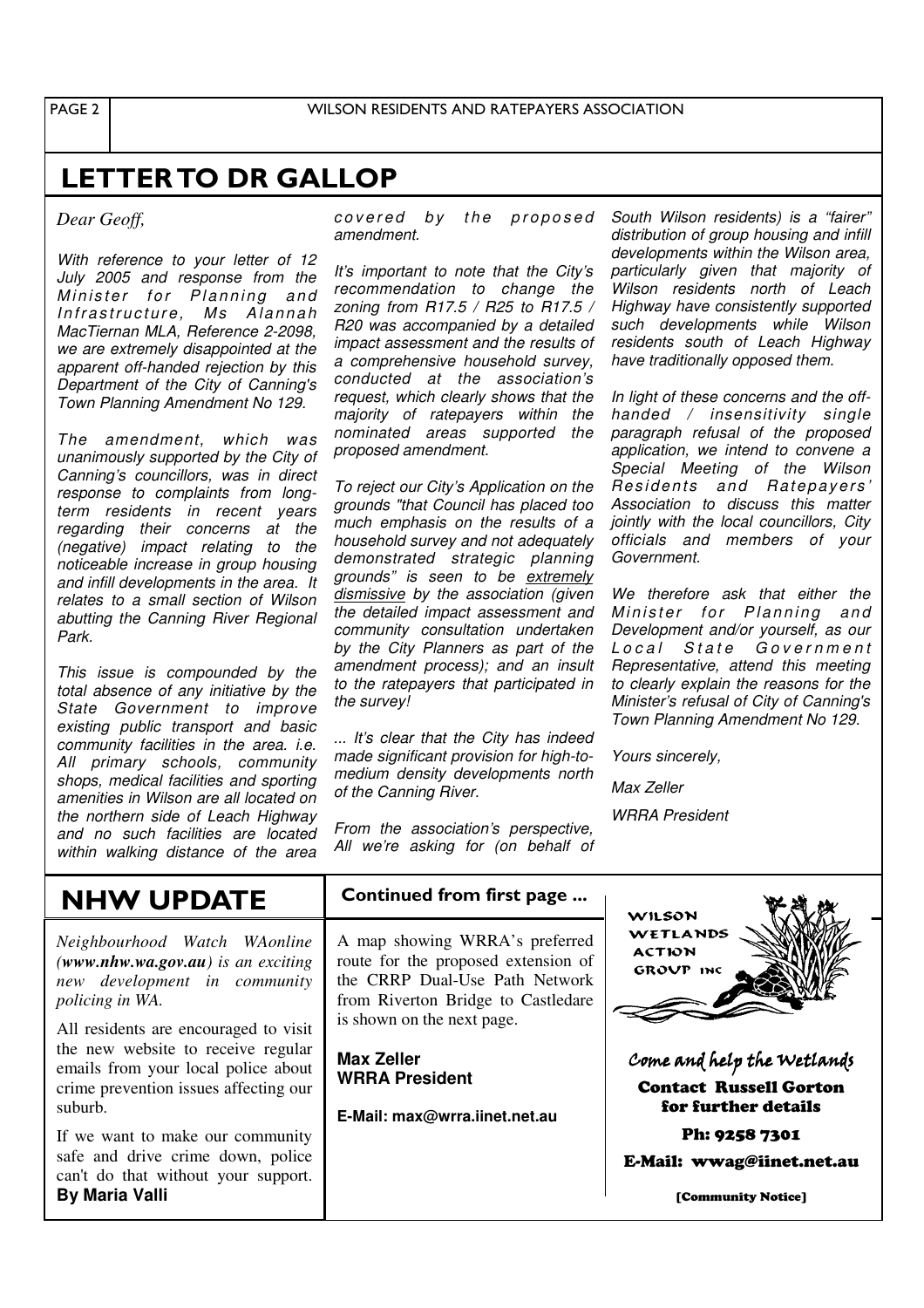## WRRA'S PREFERRED ROUTE FOR DUAL-USE PATH

*WRRA is actively lobbying CALM and the City officials to ensure the timely construction of the remaining section of the Dual-Use Path Network around the Canning River Regional Park from Riverton Bridge to Castledare.*

CALM recently called for Public Submissions for proposed amendments to the Canning River Regional Park to enable the existing footpath to be upgraded to Dual Use Path standards.

In its submission to CALM, the WRRA Committee emphasised the following points:

1. We echoed the concern expressed by Surrey Road and Watts Road residents regarding the safety of the

Dual-use Path should it be constructed along Surrey Road.

- 2. We expressed concerns over the CALM's proposed alignment of the path along the Park Boundary. We feel it would unnecessarily rob users of the beautiful vistas of the Canning River and the Surrey Road Saltmarsh (and invade the privacy of local residents)
- 3. We proposed the construction of a Boardwalk along an alternative route within the Park Boundary (similar to structures within the CRRP in the Ferndale Flats area).

**Refer to the map below for further details.**

WRRA's proposal is consistent with the City of Canning's position on this issue.

i.e. We support the City's proposal to extend the path to Bywater Way along the existing firebreak at the back of the Canning River Gardens Estate, and eventually through to Castledare, as was planned when this estate was first developed.

Members are encouraged to contact the association on wrra@iinet.net.au or 9258 9250 if they have any related questions (or concerns).

**By Geoff Rees**